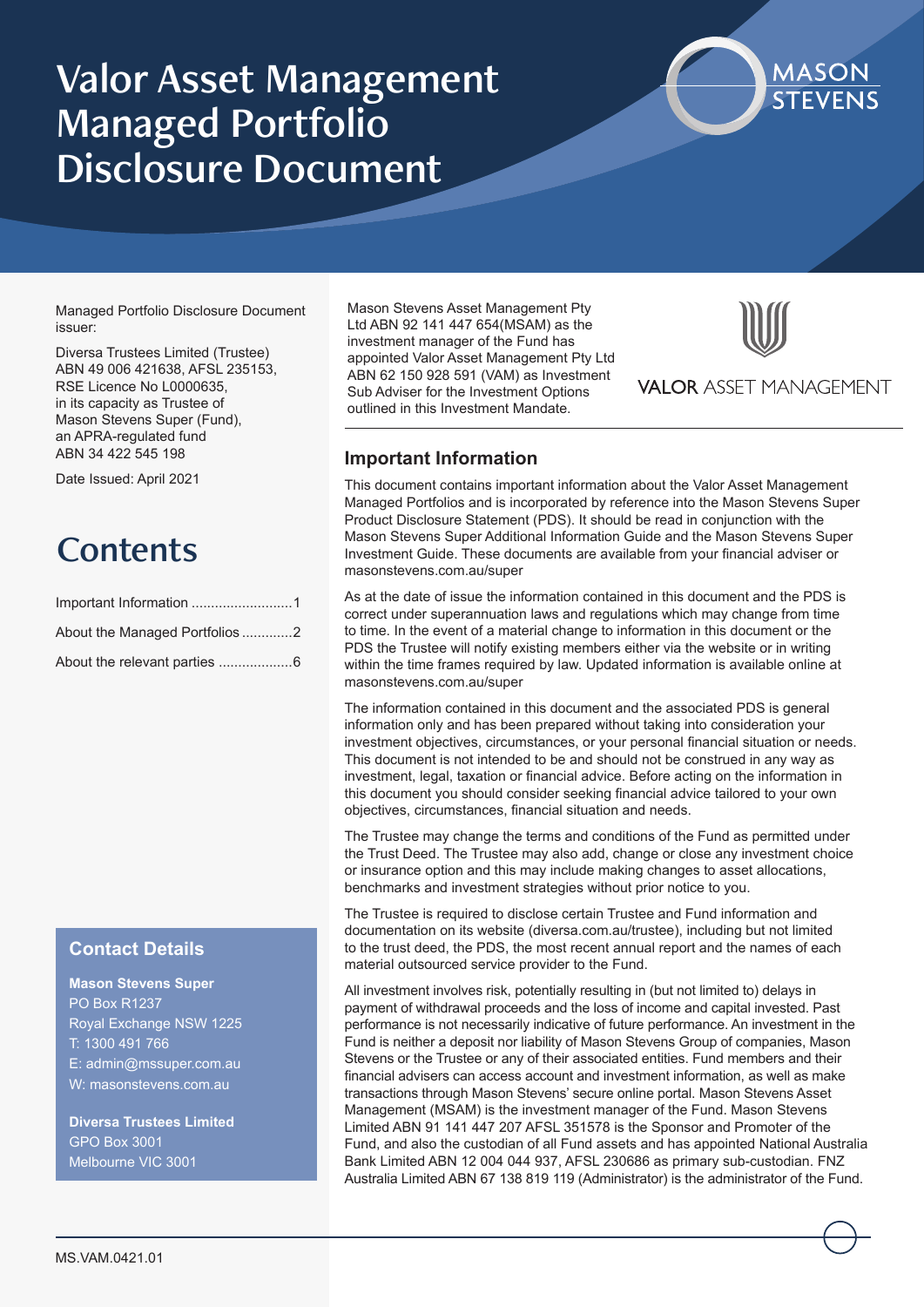# About the Managed Portfolios

## **PORTFOLIO PARAMETERS**

## **VAM CONSERVATIVE HYBRID MANAGED PORTFOLIO**

| <b>Feature</b>                               | <b>Description</b>                                                                                                                                                                                                                                                                                                                                                                                                                                                     |                      |  |
|----------------------------------------------|------------------------------------------------------------------------------------------------------------------------------------------------------------------------------------------------------------------------------------------------------------------------------------------------------------------------------------------------------------------------------------------------------------------------------------------------------------------------|----------------------|--|
| <b>Portfolio Name</b>                        | VAM Conservative Hybrid Managed Portfolio                                                                                                                                                                                                                                                                                                                                                                                                                              |                      |  |
| <b>Investment Sub-Advisor</b>                | Valor Asset Management                                                                                                                                                                                                                                                                                                                                                                                                                                                 |                      |  |
| <b>Inception Date</b>                        | April 2021                                                                                                                                                                                                                                                                                                                                                                                                                                                             |                      |  |
| <b>Holding limit</b>                         | Up to 100% of your portfolio (members are required to maintain their minimum<br>cash balance as stated in the Mason Stevens Super Additional Information Guide).                                                                                                                                                                                                                                                                                                       |                      |  |
| <b>Investment objective</b>                  | To provide enhanced returns above the index through a portfolio of ETFs and<br>direct equities.                                                                                                                                                                                                                                                                                                                                                                        |                      |  |
| <b>Investment Strategy and Approach</b>      | VAM will utilise a core-satellite approach in managing the portfolio. The portfolio<br>will combine exposure to ETFs tracking broad based indices with direct equity<br>positions in companies VAM has high conviction for.                                                                                                                                                                                                                                            |                      |  |
| <b>Benchmark Return</b>                      | RBA Cash Rate + 1.5%                                                                                                                                                                                                                                                                                                                                                                                                                                                   |                      |  |
| <b>Target Return</b>                         | RBA Cash Rate + 1.5%                                                                                                                                                                                                                                                                                                                                                                                                                                                   |                      |  |
| Indicative number of securities              | $10 - 50$                                                                                                                                                                                                                                                                                                                                                                                                                                                              |                      |  |
| <b>Asset allocation</b>                      | <b>Allocation range</b>                                                                                                                                                                                                                                                                                                                                                                                                                                                | <b>Target Weight</b> |  |
| <b>Australian Equities</b>                   | 10% to 30%                                                                                                                                                                                                                                                                                                                                                                                                                                                             | 10%                  |  |
| <b>International Equities</b>                | 15% to 35%                                                                                                                                                                                                                                                                                                                                                                                                                                                             | 30%                  |  |
| Australian Fixed Income                      | 5% to 50%                                                                                                                                                                                                                                                                                                                                                                                                                                                              | 25%                  |  |
| International Fixed Income                   | 0% to 35%                                                                                                                                                                                                                                                                                                                                                                                                                                                              | 5%                   |  |
| Alternatives                                 | 0% to 10%                                                                                                                                                                                                                                                                                                                                                                                                                                                              | 5%                   |  |
| Property                                     | 0% to 5%                                                                                                                                                                                                                                                                                                                                                                                                                                                               | 3%                   |  |
| Infrastructure                               | 0% to 10%                                                                                                                                                                                                                                                                                                                                                                                                                                                              | 0%                   |  |
| Cash (minimum 2% cash)                       | 2% to 40%                                                                                                                                                                                                                                                                                                                                                                                                                                                              | 22%                  |  |
| <b>Investment universe</b>                   | Equities, ETFs, LICs, LITs, listed managed funds, cash.                                                                                                                                                                                                                                                                                                                                                                                                                |                      |  |
| Maximum single security or fund<br>weighting | 20%                                                                                                                                                                                                                                                                                                                                                                                                                                                                    |                      |  |
| Minimum suggested timeframe                  | 4 years                                                                                                                                                                                                                                                                                                                                                                                                                                                                |                      |  |
| <b>Minimum initial investment \$</b>         | \$100,000                                                                                                                                                                                                                                                                                                                                                                                                                                                              |                      |  |
| Minimum additional investment \$             | \$10,000                                                                                                                                                                                                                                                                                                                                                                                                                                                               |                      |  |
| <b>Minimum withdrawal</b>                    | \$10,000                                                                                                                                                                                                                                                                                                                                                                                                                                                               |                      |  |
| <b>Rebalance frequency</b>                   | At the discretion of the Investment Sub-Advisor                                                                                                                                                                                                                                                                                                                                                                                                                        |                      |  |
| <b>Investment manager fee</b>                | Nil                                                                                                                                                                                                                                                                                                                                                                                                                                                                    |                      |  |
| <b>Indirect Cost Ratio</b>                   | 0.15%                                                                                                                                                                                                                                                                                                                                                                                                                                                                  |                      |  |
| <b>Performance fee</b>                       | Nil                                                                                                                                                                                                                                                                                                                                                                                                                                                                    |                      |  |
| <b>SRM</b>                                   | 3<br>The estimated likelihood of a negative return is two to less than three years<br>in 20. The standard risk measure is a way of describing the level of risk of<br>different investment options and provides a guide on the expected number of<br>negative annual returns over any 20-year period. It does not consider all form of<br>investment risk. Please refer to the Mason Stevens Investment Guide for more<br>information about the standard risk measure. |                      |  |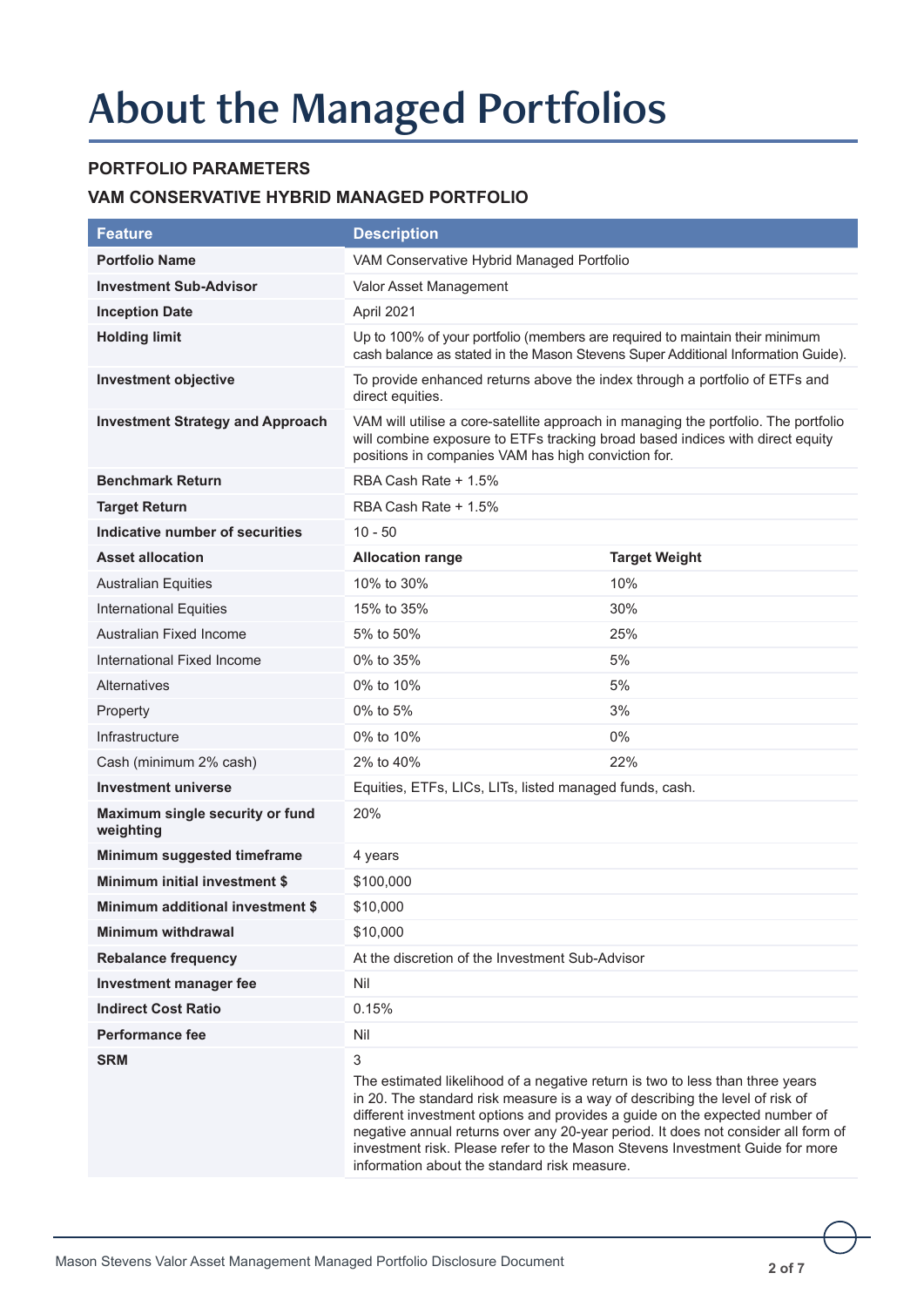## **VAM BALANCED HYBRID MANAGED PORTFOLIO**

| <b>Feature</b>                               | <b>Description</b>                                                                                                                                                                                                                                                                                                                                                                                                                   |                      |
|----------------------------------------------|--------------------------------------------------------------------------------------------------------------------------------------------------------------------------------------------------------------------------------------------------------------------------------------------------------------------------------------------------------------------------------------------------------------------------------------|----------------------|
| <b>Portfolio Name</b>                        | VAM Balanced Hybrid Managed Portfolio                                                                                                                                                                                                                                                                                                                                                                                                |                      |
| <b>Investment Sub-Advisor</b>                | Valor Asset Management                                                                                                                                                                                                                                                                                                                                                                                                               |                      |
| <b>Inception Date</b>                        | April 2021                                                                                                                                                                                                                                                                                                                                                                                                                           |                      |
| <b>Holding limit</b>                         | Up to 100% of your portfolio (members are required to maintain their minimum<br>cash balance as stated in the Mason Stevens Super Additional Information Guide).                                                                                                                                                                                                                                                                     |                      |
| <b>Investment objective</b>                  | To provide enhanced returns above the index through a portfolio of ETFs and<br>direct equities.                                                                                                                                                                                                                                                                                                                                      |                      |
| <b>Investment Strategy and Approach</b>      | VAM will utilise a core-satellite approach in managing the portfolio. The portfolio<br>will combine exposure to ETFs tracking broad based indices with direct equity<br>positions in companies VAM has high conviction for.                                                                                                                                                                                                          |                      |
| <b>Benchmark Return</b>                      | RBA Cash Rate + 2%                                                                                                                                                                                                                                                                                                                                                                                                                   |                      |
| <b>Target Return</b>                         | RBA Cash Rate + 2%                                                                                                                                                                                                                                                                                                                                                                                                                   |                      |
| Indicative number of securities              | $10 - 50$                                                                                                                                                                                                                                                                                                                                                                                                                            |                      |
| <b>Asset allocation</b>                      | <b>Allocation range</b>                                                                                                                                                                                                                                                                                                                                                                                                              | <b>Target Weight</b> |
| <b>Australian Equities</b>                   | 10% to 30%                                                                                                                                                                                                                                                                                                                                                                                                                           | 15%                  |
| <b>International Equities</b>                | 20% to 45%                                                                                                                                                                                                                                                                                                                                                                                                                           | 40%                  |
| Australian Fixed Income                      | 15% to 40%                                                                                                                                                                                                                                                                                                                                                                                                                           | 20%                  |
| International Fixed Income                   | 0% to 15%                                                                                                                                                                                                                                                                                                                                                                                                                            | 5%                   |
| <b>Alternatives</b>                          | 0% to 10%                                                                                                                                                                                                                                                                                                                                                                                                                            | 3%                   |
| Property                                     | 0% to 5%                                                                                                                                                                                                                                                                                                                                                                                                                             | 2%                   |
| Infrastructure                               | 0% to 10%                                                                                                                                                                                                                                                                                                                                                                                                                            | 0%                   |
| Cash (minimum 2% cash)                       | 2% to 30%                                                                                                                                                                                                                                                                                                                                                                                                                            | 15%                  |
| <b>Investment universe</b>                   | Equities, ETFs, LICs, LITs, listed managed funds, cash.                                                                                                                                                                                                                                                                                                                                                                              |                      |
| Maximum single security or fund<br>weighting | 20%                                                                                                                                                                                                                                                                                                                                                                                                                                  |                      |
| Minimum suggested timeframe                  | 5 years                                                                                                                                                                                                                                                                                                                                                                                                                              |                      |
| <b>Minimum initial investment \$</b>         | \$100,000                                                                                                                                                                                                                                                                                                                                                                                                                            |                      |
| Minimum additional investment \$             | \$10,000                                                                                                                                                                                                                                                                                                                                                                                                                             |                      |
| <b>Minimum redemption \$</b>                 | \$10,000                                                                                                                                                                                                                                                                                                                                                                                                                             |                      |
| <b>Rebalance frequency</b>                   | At the discretion of the Investment Sub-Advisor                                                                                                                                                                                                                                                                                                                                                                                      |                      |
| <b>Asset Allocation Fee</b>                  | Nil                                                                                                                                                                                                                                                                                                                                                                                                                                  |                      |
| <b>Indirect Cost Ratio (ICR)</b>             | 0.15%                                                                                                                                                                                                                                                                                                                                                                                                                                |                      |
| <b>Performance fee</b>                       | Nil                                                                                                                                                                                                                                                                                                                                                                                                                                  |                      |
| <b>SRM</b>                                   | $\overline{4}$<br>The estimated likelihood of a negative return is three to less than four years<br>in 20. The standard risk measure is a way of describing the level of risk of<br>different investment options and provides a guide on the expected number of<br>negative annual returns over any 20-year period. It does not consider all form of<br>investment risk. Please refer to the Mason Stevens Investment Guide for more |                      |

information about the standard risk measure.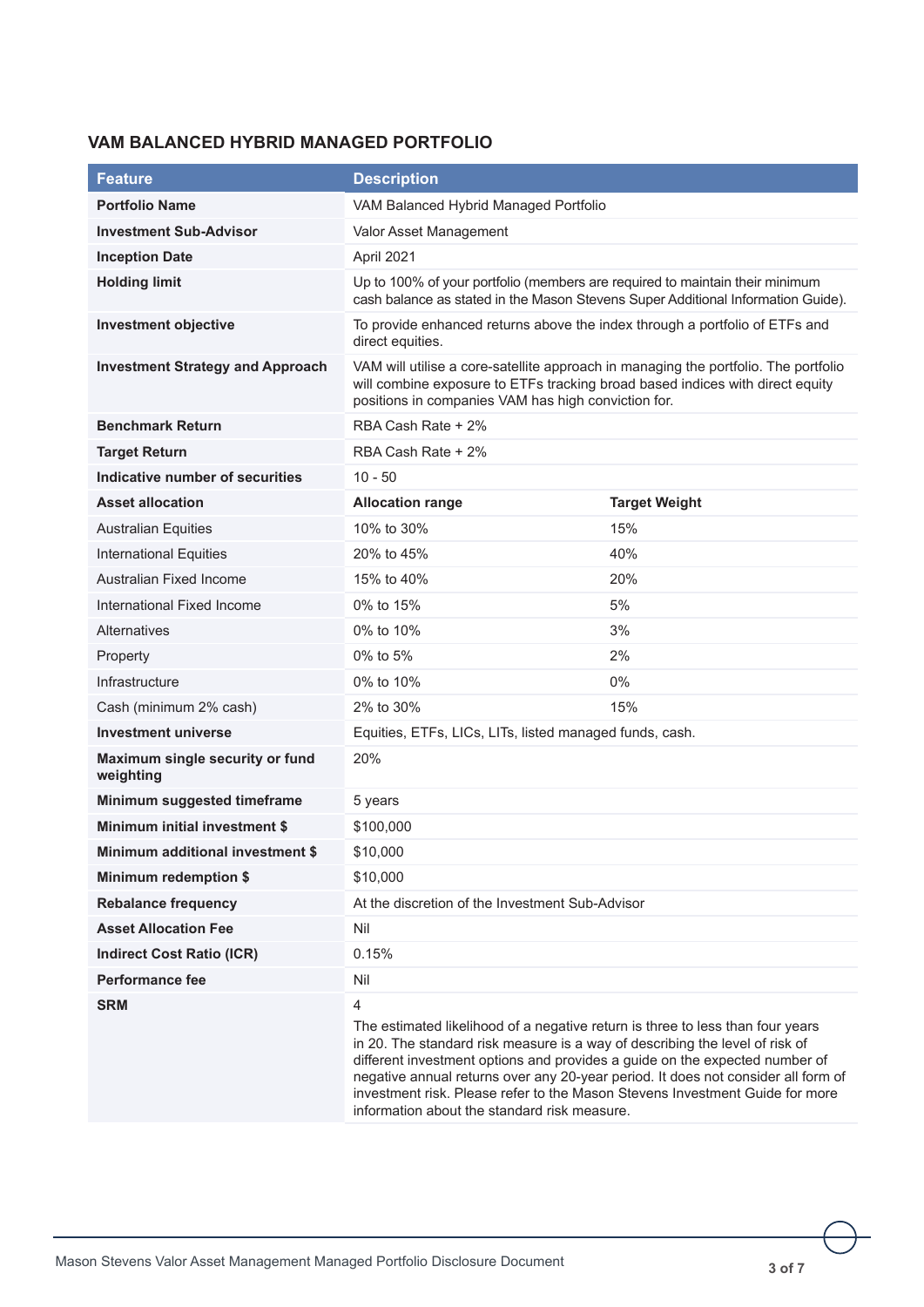## **VAM ASSERTIVE HYBRID MANAGED PORTFOLIO**

| <b>Feature</b>                               | <b>Description</b>                                                                                                                                                                                                                                                                                                                                                                                                     |                      |
|----------------------------------------------|------------------------------------------------------------------------------------------------------------------------------------------------------------------------------------------------------------------------------------------------------------------------------------------------------------------------------------------------------------------------------------------------------------------------|----------------------|
| <b>Portfolio Name</b>                        | VAM Assertive Hybrid Managed Portfolio                                                                                                                                                                                                                                                                                                                                                                                 |                      |
| <b>Investment Sub-Advisor</b>                | Valor Asset Management                                                                                                                                                                                                                                                                                                                                                                                                 |                      |
| <b>Inception Date</b>                        | April 2021                                                                                                                                                                                                                                                                                                                                                                                                             |                      |
| <b>Holding limit</b>                         | Up to 100% of your portfolio (members are required to maintain their minimum<br>cash balance as stated in the Mason Stevens Super Additional Information Guide).                                                                                                                                                                                                                                                       |                      |
| <b>Investment objective</b>                  | To provide enhanced returns above the index through a portfolio of ETFs and<br>direct equities.                                                                                                                                                                                                                                                                                                                        |                      |
| <b>Investment Strategy and Approach</b>      | VAM will utilise a core-satellite approach in managing the portfolio. The portfolio<br>will combine exposure to ETFs tracking broad based indices with direct equity<br>positions in companies VAM has high conviction for.                                                                                                                                                                                            |                      |
| <b>Benchmark Return</b>                      | RBA Cash Rate + 2.5%                                                                                                                                                                                                                                                                                                                                                                                                   |                      |
| <b>Target Return</b>                         | RBA Cash Rate + 2.5%                                                                                                                                                                                                                                                                                                                                                                                                   |                      |
| Indicative number of securities              | $10 - 50$                                                                                                                                                                                                                                                                                                                                                                                                              |                      |
| <b>Asset allocation</b>                      | <b>Allocation range</b>                                                                                                                                                                                                                                                                                                                                                                                                | <b>Target Weight</b> |
| <b>Australian Equities</b>                   | 20% to 40%                                                                                                                                                                                                                                                                                                                                                                                                             | 20%                  |
| <b>International Equities</b>                | 30% to 55%                                                                                                                                                                                                                                                                                                                                                                                                             | 50%                  |
| Australian Fixed Income                      | 5% to 25%                                                                                                                                                                                                                                                                                                                                                                                                              | 12%                  |
| International Fixed Income                   | 0% to 10%                                                                                                                                                                                                                                                                                                                                                                                                              | 0%                   |
| <b>Alternatives</b>                          | 0% to 10%                                                                                                                                                                                                                                                                                                                                                                                                              | 5%                   |
| Property                                     | 0% to 5%                                                                                                                                                                                                                                                                                                                                                                                                               | 3%                   |
| Infrastructure                               | 0% to 10%                                                                                                                                                                                                                                                                                                                                                                                                              | 0%                   |
| Cash (minimum 2% cash)                       | 2% to 20%                                                                                                                                                                                                                                                                                                                                                                                                              | 10%                  |
| <b>Investment universe</b>                   | Equities, ETFs, LICs, LITs, listed managed funds, cash.                                                                                                                                                                                                                                                                                                                                                                |                      |
| Maximum single security or fund<br>weighting | 20%                                                                                                                                                                                                                                                                                                                                                                                                                    |                      |
| Minimum suggested timeframe                  | 6 years                                                                                                                                                                                                                                                                                                                                                                                                                |                      |
| <b>Minimum initial investment \$</b>         | \$100,000                                                                                                                                                                                                                                                                                                                                                                                                              |                      |
| Minimum additional investment \$             | \$10,000                                                                                                                                                                                                                                                                                                                                                                                                               |                      |
| <b>Minimum redemption \$</b>                 | \$10,000                                                                                                                                                                                                                                                                                                                                                                                                               |                      |
| <b>Rebalance frequency</b>                   | At the discretion of the Investment Sub-Advisor                                                                                                                                                                                                                                                                                                                                                                        |                      |
| <b>Asset Allocation Fee</b>                  | Nil                                                                                                                                                                                                                                                                                                                                                                                                                    |                      |
| <b>Indirect Cost Ratio (ICR)</b>             | 0.15%                                                                                                                                                                                                                                                                                                                                                                                                                  |                      |
| <b>Performance fee</b>                       | Nil                                                                                                                                                                                                                                                                                                                                                                                                                    |                      |
| <b>SRM</b>                                   | 5<br>The estimated likelihood of a negative return is four to less than five years<br>in 20. The standard risk measure is a way of describing the level of risk of<br>different investment options and provides a guide on the expected number of<br>negative annual returns over any 20-year period. It does not consider all form of<br>investment risk. Please refer to the Mason Stevens Investment Guide for more |                      |

information about the standard risk measure.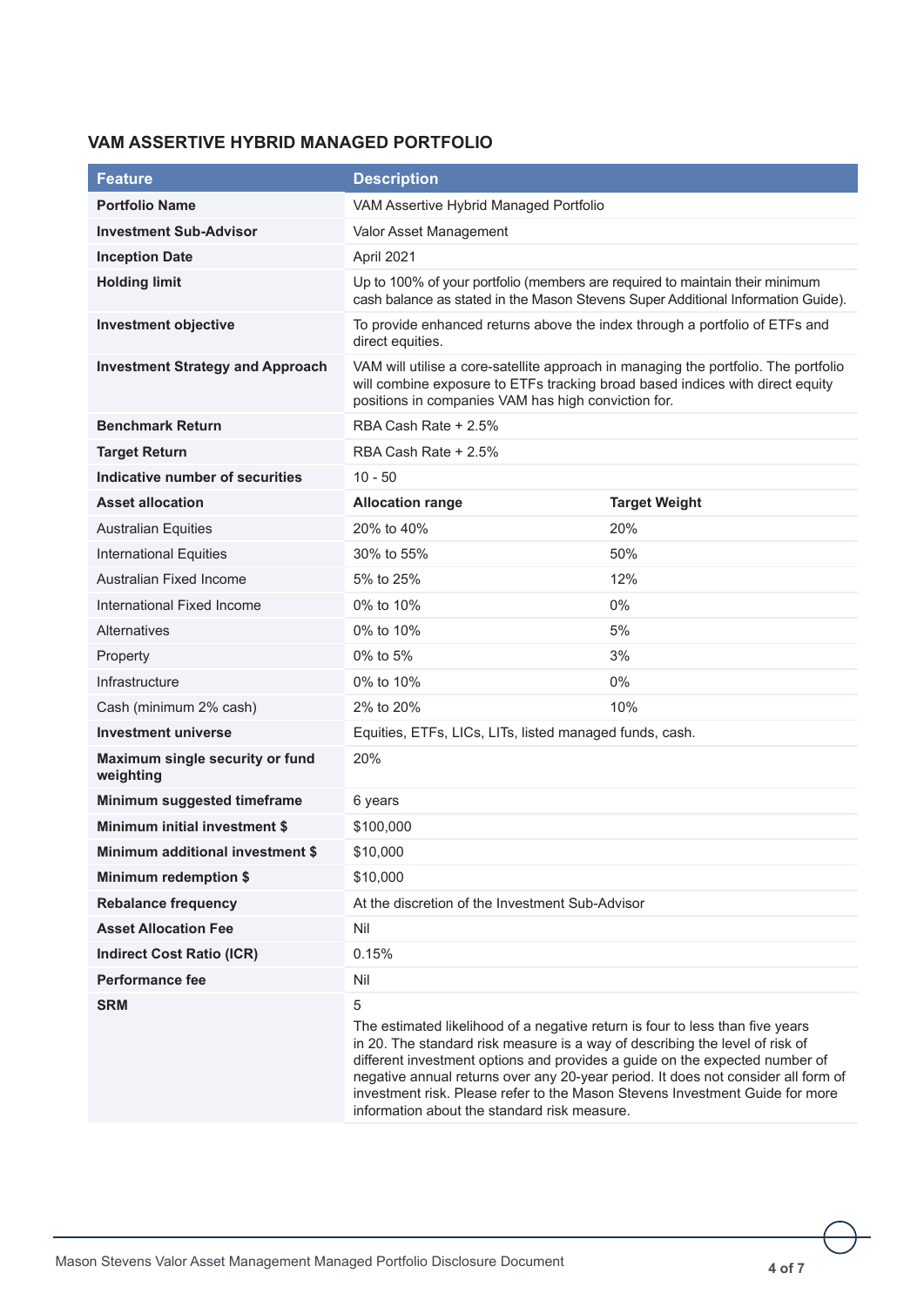## **VAM GROWTH HYBRID MANAGED PORTFOLIO**

| <b>Feature</b>                               | <b>Description</b>                                                                                                                                                                                                                                                                                                                                                                                                     |                      |
|----------------------------------------------|------------------------------------------------------------------------------------------------------------------------------------------------------------------------------------------------------------------------------------------------------------------------------------------------------------------------------------------------------------------------------------------------------------------------|----------------------|
| <b>Portfolio Name</b>                        | VAM Growth Hybrid Managed Portfolio                                                                                                                                                                                                                                                                                                                                                                                    |                      |
| <b>Investment Sub-Advisor</b>                | Valor Asset Management                                                                                                                                                                                                                                                                                                                                                                                                 |                      |
| <b>Inception Date</b>                        | April 2021                                                                                                                                                                                                                                                                                                                                                                                                             |                      |
| <b>Holding limit</b>                         | Up to 100% of your portfolio (members are required to maintain their minimum<br>cash balance as stated in the Mason Stevens Super Additional Information Guide).                                                                                                                                                                                                                                                       |                      |
| <b>Investment objective</b>                  | To provide enhanced returns above the index through a portfolio of ETFs and<br>direct equities.                                                                                                                                                                                                                                                                                                                        |                      |
| <b>Investment Strategy and Approach</b>      | VAM will utilise a core-satellite approach in managing the portfolio. The portfolio<br>will combine exposure to ETFs tracking broad based indices with direct equity<br>positions in companies VAM has high conviction for.                                                                                                                                                                                            |                      |
| <b>Benchmark Return</b>                      | RBA Cash Rate + 3%                                                                                                                                                                                                                                                                                                                                                                                                     |                      |
| <b>Target Return</b>                         | RBA Cash Rate + 3%                                                                                                                                                                                                                                                                                                                                                                                                     |                      |
| Indicative number of securities              | $10 - 50$                                                                                                                                                                                                                                                                                                                                                                                                              |                      |
| <b>Asset allocation</b>                      | <b>Allocation range</b>                                                                                                                                                                                                                                                                                                                                                                                                | <b>Target Weight</b> |
| <b>Australian Equities</b>                   | 25% to 45%                                                                                                                                                                                                                                                                                                                                                                                                             | 25%                  |
| <b>International Equities</b>                | 40% to 65%                                                                                                                                                                                                                                                                                                                                                                                                             | 60%                  |
| Australian Fixed Income                      | 0% to 20%                                                                                                                                                                                                                                                                                                                                                                                                              | 5%                   |
| International Fixed Income                   | 0% to 5%                                                                                                                                                                                                                                                                                                                                                                                                               | $0\%$                |
| <b>Alternatives</b>                          | 0% to 10%                                                                                                                                                                                                                                                                                                                                                                                                              | 5%                   |
| Property                                     | 0% to 5%                                                                                                                                                                                                                                                                                                                                                                                                               | 3%                   |
| Infrastructure                               | 0% to 10%                                                                                                                                                                                                                                                                                                                                                                                                              | $0\%$                |
| Cash (minimum 2% cash)                       | 2% to 20%                                                                                                                                                                                                                                                                                                                                                                                                              | 2%                   |
| <b>Investment universe</b>                   | Equities, ETFs, LICs, LITs, listed managed funds, cash.                                                                                                                                                                                                                                                                                                                                                                |                      |
| Maximum single security or fund<br>weighting | 20%                                                                                                                                                                                                                                                                                                                                                                                                                    |                      |
| Minimum suggested timeframe                  | 7 years                                                                                                                                                                                                                                                                                                                                                                                                                |                      |
| <b>Minimum initial investment \$</b>         | \$100,000                                                                                                                                                                                                                                                                                                                                                                                                              |                      |
| Minimum additional investment \$             | \$10,000                                                                                                                                                                                                                                                                                                                                                                                                               |                      |
| <b>Minimum redemption \$</b>                 | \$10,000                                                                                                                                                                                                                                                                                                                                                                                                               |                      |
| <b>Rebalance frequency</b>                   | At the discretion of the Investment Sub-Advisor                                                                                                                                                                                                                                                                                                                                                                        |                      |
| <b>Asset Allocation Fee</b>                  | Nil                                                                                                                                                                                                                                                                                                                                                                                                                    |                      |
| <b>Indirect Cost Ratio (ICR)</b>             | 0.15%                                                                                                                                                                                                                                                                                                                                                                                                                  |                      |
| <b>Performance fee</b>                       | Nil                                                                                                                                                                                                                                                                                                                                                                                                                    |                      |
| <b>SRM</b>                                   | 6<br>The estimated likelihood of a negative return is six to less than seven years<br>in 20. The standard risk measure is a way of describing the level of risk of<br>different investment options and provides a guide on the expected number of<br>negative annual returns over any 20-year period. It does not consider all form of<br>investment risk. Please refer to the Mason Stevens Investment Guide for more |                      |

information about the standard risk measure.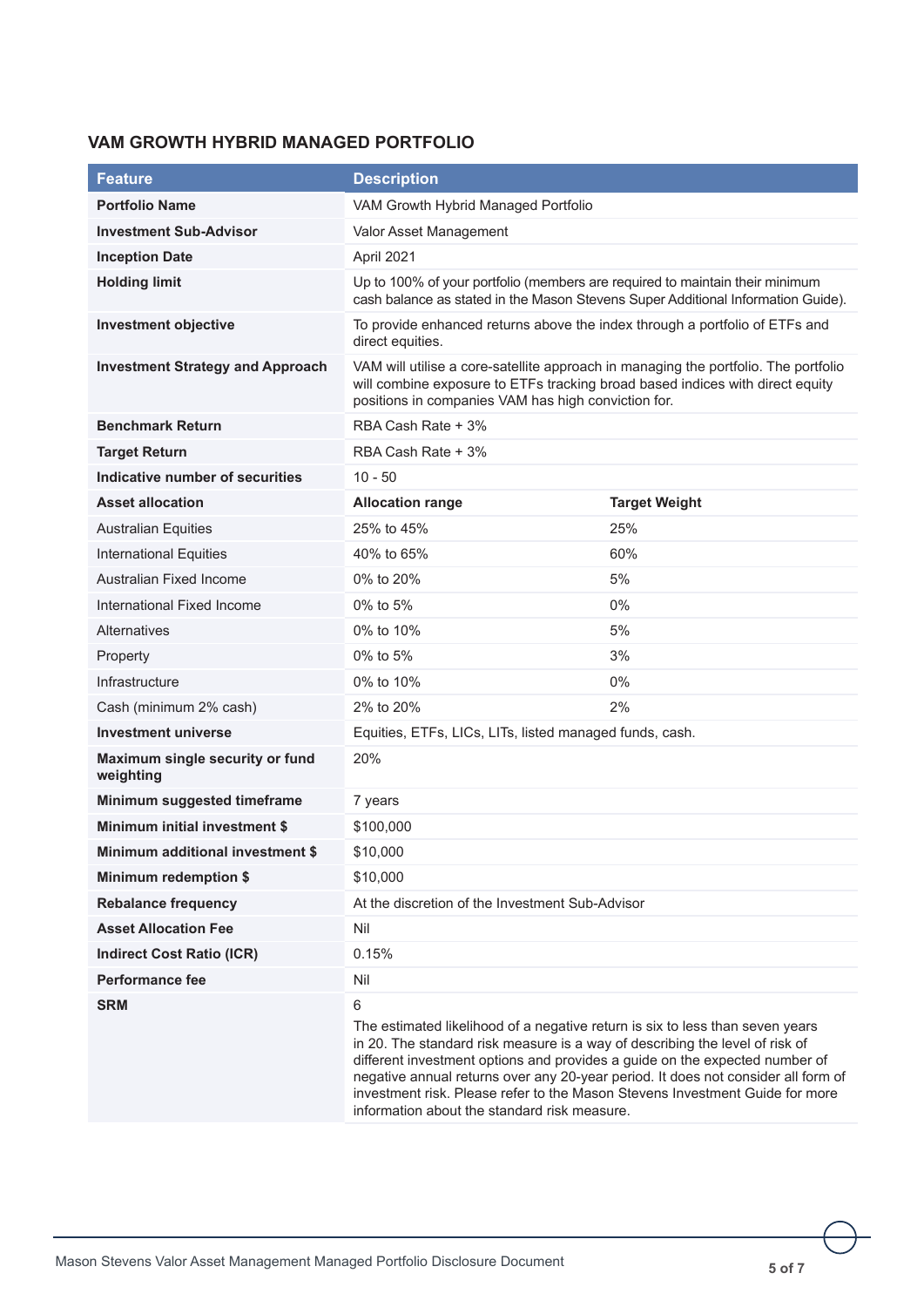# About the relevant parties

## **About Valor Asset Management**

The word "valor" is derived from Latin meaning "value" or "worth". The word was later adapted to stand for the courage to do the right thing. With this in mind, Valor Asset Management strives to find value for its clients by investing in quality assets globally. Valor Asset Management is part of Valor Financial Group.

Valor Financial Group (VFG) was established in 2011 by Rob Shears who has over 15 years' experience in the financial services industry. VFG provides investment advice to both retail and wholesale clients.

VFG was established to offer long term investment solutions that aim to deliver returns across market cycles. VFG takes a global approach to investing, acknowledging that domestic opportunities represent a small percentage of world markets and therefore a wider range of investment opportunities exist for its clients offshore.

## **Investment Committee**

Valor Asset Management is responsible for advising the MDA Provider on the management and performance of the Investment Options available for investment.

The Investment Committee's purpose is to:

- » assess the performance and forecasts of domestic and global investment markets;
- assess political, economic and demographic influences on domestic and global investment markets;
- » provide guidance on selected investments, asset classes and/or investment managers within the Investment Option; and
- » provide guidance on perceived investment risks and actions seeking to address these investment risks.

The establishment and management of the Investment Options are supervised by an experienced Investment Committee comprising the following members:

#### **Rob Shears**

Rob Shears is the principal adviser of VFG and has been providing investment advice for 15 years. He is a Certified Financial Planner and member of the Financial Planning

Association. Rob's role in the Investment Committee is investment selection, research and analysis, asset allocation and portfolio construction. Rob previously worked under the Western Pacific Financial Group license and established Valor Financial Group in 2011.

#### **Andrew Kuah**

Andrew has been a key member of the VFG advice and investment team for 10 years and holds a Masters of Commerce in Accounting and Finance plus the Diploma of Financial Planning. Andrew's role in the investment committee is compliance, risk management and investment analysis.

#### **Tim Davies**

Tim has over 20 years experience in financial markets working for Australian and international banks. He has worked with numerous large corporations structuring their currency needs and has detailed knowledge of the significant component that this plays when allocating capital.

Tim's role on the investment committee is to monitor the application of the investment philosophy, monitor compliance and provide analysis on the effect of currency on the portfolios construction.

#### **Members by invitation**

Valor Asset Management may periodically invite qualified experts in various fields to have input into the committee or to be a temporary member of the Investment Committee on an invitational basis. These members may include:

- » Asset class specialists;
- » Technical market analysts; and
- » Independent research providers

## **Portfolio Objective**

The objective of each portfolio is to provide enhanced returns above the index by utilising a core satellite approach.

### **Investment philosophy**

Valor Asset Management has a unique safety-first investment philosophy. The concept of safety first is derived from aviation safety principles. The framework is built to reduce the probability of permanent loss of capital.

Valor uses a multifaceted value approach with safetyfirst techniques such as checklists, margin of error in calculations and multiple backup procedures.

Within the safety-first principles are the standard operation procedures, which include three main investment strategies:

- » Wide moat businesses
- Significantly undervalued businesses
- Reversion to the mean strategies

By applying these three standard procedures to invest, Valor looks to invest through the various investment cycles.